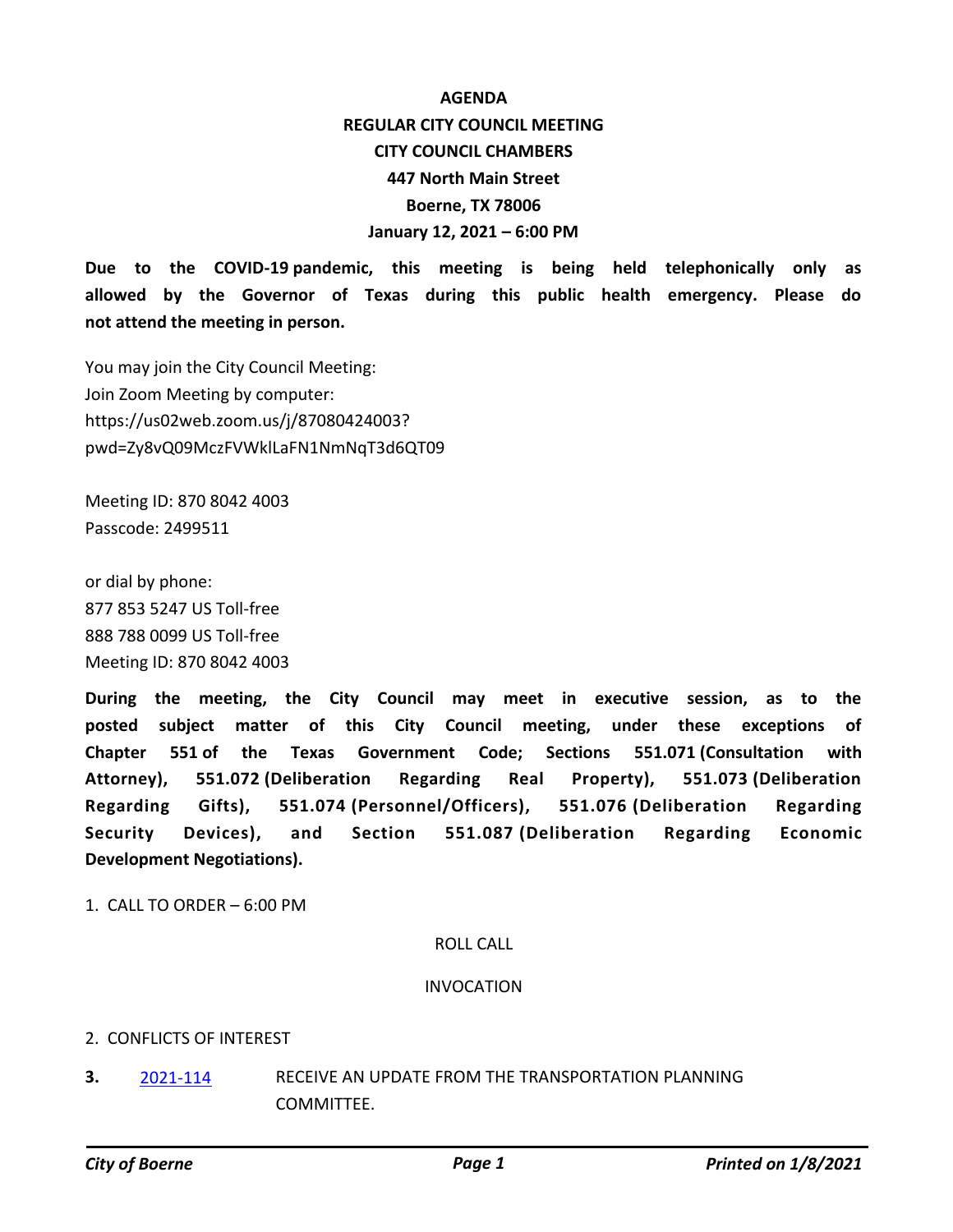## *Attachments:* Interim Report

PUBLIC COMMENTS: This is the opportunity for visitors and guests to address the City Council on any issue, in compliance with LGC Section 551.007. City Council may not discuss any presented issue, nor may any action be taken on any issue at this time. (attorney general opinion - JC-0169) **4.** 2021-113

#### *Attachments:* Instructions

**5. CONSENT AGENDA: All items listed below within the Consent Agenda are considered to be routine by the City Council and may be enacted with one motion. There will be no separate discussion of items unless a Council Member or citizen so requests, in which event the item may be moved to the general order of business and considered in its normal sequence.**

CONSIDER APPROVAL OF THE MINUTES OF THE REGULAR CALLED CITY COUNCIL MEETING OF DECEMBER 8, 2020. **A.** 2021-100

## *Attachments:* Minutes.20.1208

- CONSIDER ON SECOND READING ORDINANCE NO. 2020-30; AN ORDINANCE AMENDING THE CITY OF BOERNE ZONING ORDINANCE NO. 2007-64, CAPTIONED, "ZONING ORDINANCE OF THE CITY OF BOERNE, TEXAS", DATED DECEMBER 18, 2007, BY AMENDING ARTICLE 3, SECTION 14, REZONING 0.494 ACRES LOCATED AT 115 STAHL STREET (KAD NO. 20028) FROM R-3, HIGH-DENSITY RESIDENTIAL DISTRICT, TO R-4, MULTI-FAMILY RESIDENTIAL DISTRICT; REPEALING ALL ORDINANCES IN CONFLICT; CONTAINING A SEVERANCE CLAUSE; AND DECLARING AN EFFECTIVE DATE. (At the request of Bichouse LLC, Gerhard M. Schruf) **B.** 2021-103
	- Summary Second Reading Ordinance No. 2020-30 Att 1 - Location Map Att 2 - Current Zoning Att 3 - Proposed Zoning Att 4 - Future Land Use Att 5 - Proposed Development *Attachments:*
- CONSIDER ON SECOND READING ORDINANCE NO. 2020-31; AN ORDINANCE AMENDING THE CITY OF BOERNE ZONING **C.** 2021-104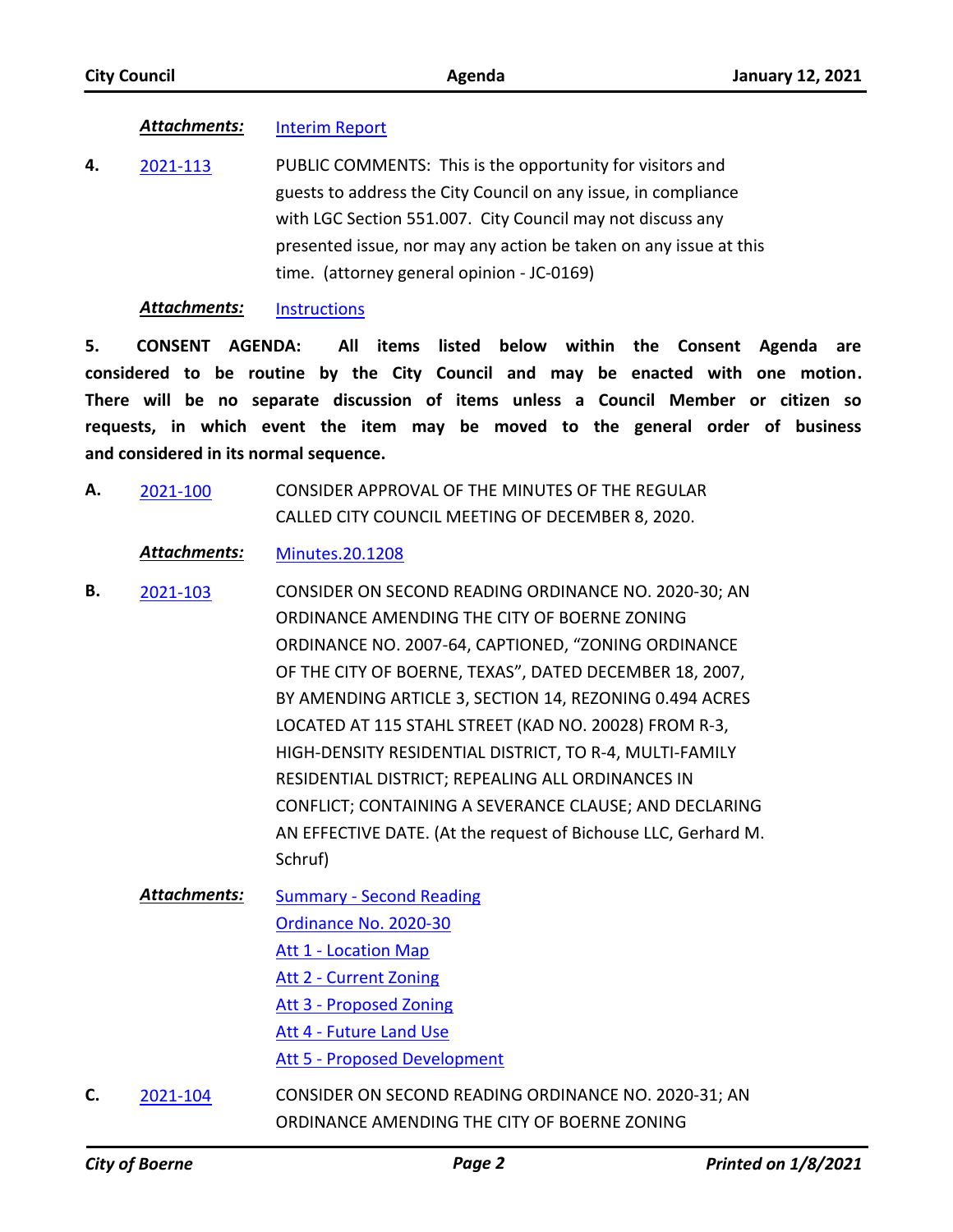| <b>City Council</b> | Agenda                                                                                                                                                                                                                                                                                                                                                                                                                                                                                                          | <b>January 12, 2021</b> |
|---------------------|-----------------------------------------------------------------------------------------------------------------------------------------------------------------------------------------------------------------------------------------------------------------------------------------------------------------------------------------------------------------------------------------------------------------------------------------------------------------------------------------------------------------|-------------------------|
|                     | ORDINANCE NO. 2007-64, CAPTIONED, "ZONING ORDINANCE<br>OF THE CITY OF BOERNE, TEXAS", DATED DECEMBER 18,2007, BY<br>AMENDING ARTICLE 3, SECTION 13, PERMANENT ZONING OF<br>5.01 ACRES LOCATED AT 30 CASCADE CAVERNS ROAD (KAD NO.<br>25666) FROM TEMPORARY ZONING R-A, SINGLE-FAMILY RURAL<br>RESIDENTIAL-AGRICULTURAL DISTRICT TO O, OFFICE DISTRICT;<br>REPEALING ALL ORDINANCES IN CONFLICT; CONTAINING A<br>SEVERANCE CLAUSE; AND DECLARING AN EFFECTIVE DATE. (At<br>the request of Las Cascadas Holdings) |                         |
| Attachments:        | <b>Summary - Second Reading</b><br>Ordinance No. 2020-31<br><b>Att 1 - Location Map</b><br><b>Att 2 - Current Zone</b><br><b>Att 3 - Proposed Zone</b><br>Att 4 - Future Land Use Map<br><b>Att 5 - Aerial View</b><br>Att 6 - The Property                                                                                                                                                                                                                                                                     |                         |
| D.<br>2021-115      | CONSIDER RESOLUTION NO. 2021-R01; A RESOLUTION<br>ESTABLISHING PROCEDURES FOR A GENERAL ELECTION FOR MAY<br>1, 2021. (Considerar la resolución número 2021-R01; una<br>resolución que establece los procedimientos para la elección<br>general del 1 de mayo, 2021)                                                                                                                                                                                                                                             |                         |
| <b>Attachments:</b> | <b>AIS election 2021</b><br>Resolution No. 2021-R01                                                                                                                                                                                                                                                                                                                                                                                                                                                             |                         |
| Е.<br>2021-105      | CALL FOR A PUBLIC HEARING REGARDING THE ADOPTION OF<br>THE REVISED CITY OF BOERNE ZONING MAP AND UNIFIED<br>DEVELOPMENT CODE TEXT AMENDMENTS ON FEBRUARY 9, 2021<br>AT 6:00 P.M.                                                                                                                                                                                                                                                                                                                                |                         |
| <b>Attachments:</b> | <b>Summary</b>                                                                                                                                                                                                                                                                                                                                                                                                                                                                                                  |                         |
| FOLLOWING:          | F. RECEIVE THE RECOMMENDATIONS FROM THE PLANNING AND ZONING<br>COMMISSION AND SET A PUBLIC HEARING FOR FEBRUARY 9, 2021 ON THE                                                                                                                                                                                                                                                                                                                                                                                  |                         |

PROPOSED REZONING OF 5.53 ACRES LOCATED AT 134 GARDEN STREET (KAD NOS. 20006 AND 20007) FROM R-1, MEDIUM-DENSITY SINGLE-FAMILY RESIDENTIAL DISTRICT, TO **a.** 2021-106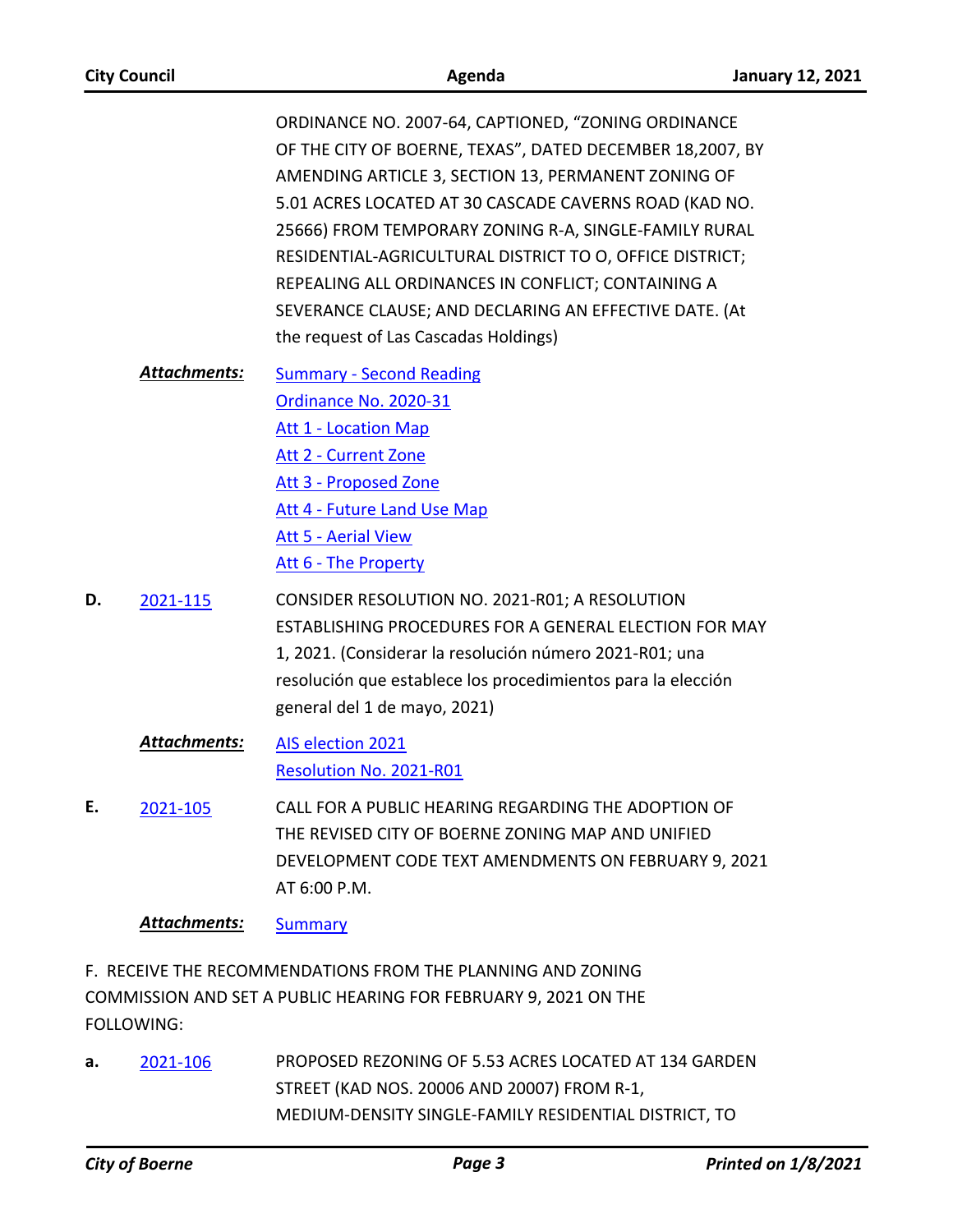| <b>City Council</b> |                     | Agenda                                                                                                                                                                                                                                                                                                                               | <b>January 12, 2021</b> |
|---------------------|---------------------|--------------------------------------------------------------------------------------------------------------------------------------------------------------------------------------------------------------------------------------------------------------------------------------------------------------------------------------|-------------------------|
|                     |                     | RN-1, NEIGHBORHOOD RESIDENTIAL DISTRICT AND LEAVING<br>THE R-1 ZONING FOR 1.8 ACRES LOCATED AT 119 AND 125<br>ADLER STREET (KAD NOS. 20009 AND 20010) AND A SMALL<br>NORTHWEST PORTION OF 134 GARDEN STREET. (TOTAL PROJECT<br>OF 7.33 ACRES - GREENWAY COTTAGE BUILDERS, LLC/ DAVE<br>LUCIANI, PROPERTY OWNER REQUESTED R-2 ZONING) |                         |
|                     | <b>Attachments:</b> | AIS - 134 Garden St<br>Att 1 - Location Map<br><b>Att 2 - Current Zoning</b><br>Att 3 - Future Land Use Map<br><b>Att 4 - Proposed Zoning</b><br>Att 5 - Option A with divided zoning<br>Att 6 - Option B                                                                                                                            |                         |
| b.                  | 2021-107            | PROPOSED REZONING OF 3.57 ACRES LOCATED AT 322 NORTH<br>PLANT AVENUE (KAD NO. 1999) FROM R-1, MEDIUM-DENSITY<br>RESIDENTIAL DISTRICT, TO R-2, MODERATE DENSITY<br>RESIDENTIAL. (VICTOR SHEELY/ SOURCE TEXAS, LLC)                                                                                                                    |                         |
|                     | <b>Attachments:</b> | <b>Summary - 322 N. Plant Avenue</b><br><b>Att 1 - Location Map</b><br><b>Att 2 - Current Zoning</b><br><b>Att 3 - Proposed Zoning</b><br>Att 4 - Future Land Use Map<br><b>Att 5 - Initial Site Exhibit</b>                                                                                                                         |                         |
| c.                  | 2021-108            | PROPOSED REZONING OF 6.479 ACRES LOCATED IN THE<br>COMMONS AT MENGER CREEK ON OLD SAN ANTONIO ROAD<br>(KAD NO. 300529) FROM B-2, HIGHWAY COMMERCIAL TO R-2,<br>MODERATE DENSITY RESIDENTIAL (ALAN NAUL/J-B BOERNE<br>REALTY, LP).                                                                                                    |                         |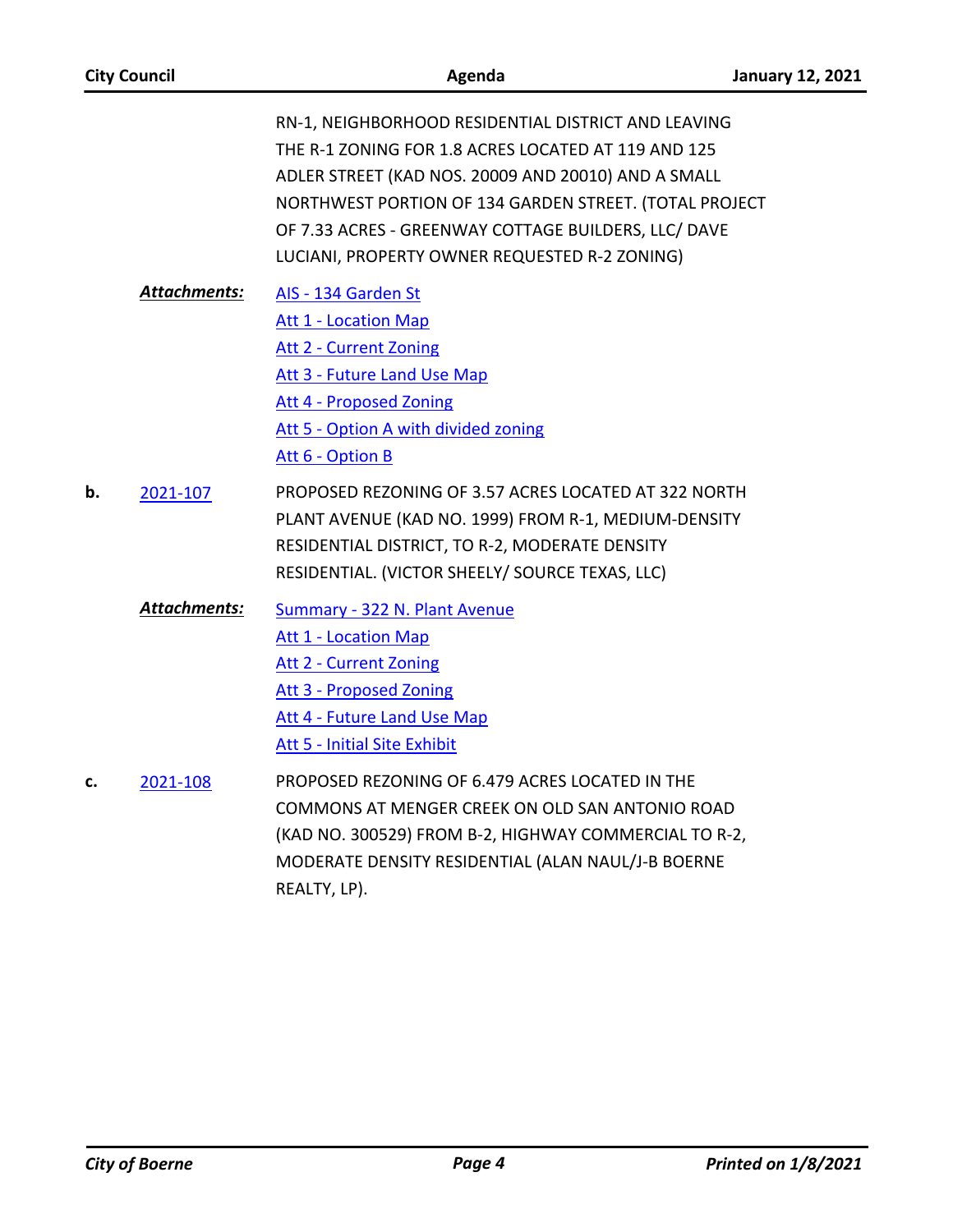*Attachments:*

Summary - Old San Antonio

Att 1 - Location Map Att 2 - Current Zoning

|    | <b>City of Boerne</b>  | Page 5                                                                                                     | <b>Printed on 1/8/2021</b> |
|----|------------------------|------------------------------------------------------------------------------------------------------------|----------------------------|
| В  | 2021-119               | PUBLIC HEARING TO CONSIDER PROPOSED ANNEXATION OF THE<br>FOLLOWING ROADWAYS OR RIGHT-OF-WAY AT THE REQUEST |                            |
|    | Attachments:           | <b>AIS</b><br><b>Public Hearing Notice</b>                                                                 |                            |
|    |                        | hearings)                                                                                                  |                            |
|    |                        | PROPOSED ADOPTION OF THE REVISED ZONING MAP AND<br>UNIFIED DEVELOPMENT CODE TEXT AMENDMENTS. (First of two |                            |
| А. | 2021-116               | PRESENTATION AND PUBLIC HEARING TO CONSIDER THE                                                            |                            |
|    |                        | 6. PUBLIC HEARINGS, PRESENTATIONS, AND ORDINANCES:                                                         |                            |
|    | <b>REGULAR AGENDA:</b> |                                                                                                            |                            |
|    |                        | Att 10 - Boerne Gehan Pictures                                                                             |                            |
|    |                        | Att 9 - Townhome - Rear Entry                                                                              |                            |
|    |                        | Att 8 - Townhome - Garage Front                                                                            |                            |
|    |                        | Att 7 - Boerne Townhomes                                                                                   |                            |
|    |                        | Att 6 - Boerne Townhomes PUD                                                                               |                            |
|    |                        | Att 5 - SoBo Regulating Plan                                                                               |                            |
|    |                        | Att 4 - Commons At Menger Creek Master Development Plan - Approved                                         |                            |
|    |                        | <b>Att 3 - Proposed Zoning</b>                                                                             |                            |
|    |                        | Att 2 - Current Zoning                                                                                     |                            |
|    |                        | <b>Att 1 - Location Map</b>                                                                                |                            |
|    | <b>Attachments:</b>    | AIS - Old San Antonio PUD                                                                                  |                            |
|    |                        | BOERNE REALTY, LP).                                                                                        |                            |
|    |                        | OLD SAN ANTONIO ROAD (KAD NO. 300529) (ALAN NAUL/ J-B                                                      |                            |
|    |                        | 6.479 ACRES LOCATED IN THE COMMONS AT MENGER CREEK ON                                                      |                            |
| d. | 2021-109               | PROPOSED PLANNED UNIT DEVELOPMENT (PUD) PLAN, FOR                                                          |                            |
|    |                        | Att 9 - Townhome - Rear Entry                                                                              |                            |
|    |                        | Att 8 - Townhome - Garage Front                                                                            |                            |
|    |                        | Att 7 - PUD Plan                                                                                           |                            |
|    |                        | Att 6 - Commons At Menger Creek Master Development Plan - Approved                                         |                            |
|    |                        | Att 5 - SoBo Regulating Plan                                                                               |                            |
|    |                        | Att 4 - Future Land Use Map                                                                                |                            |
|    |                        | Att 3 - Proposed Zoning                                                                                    |                            |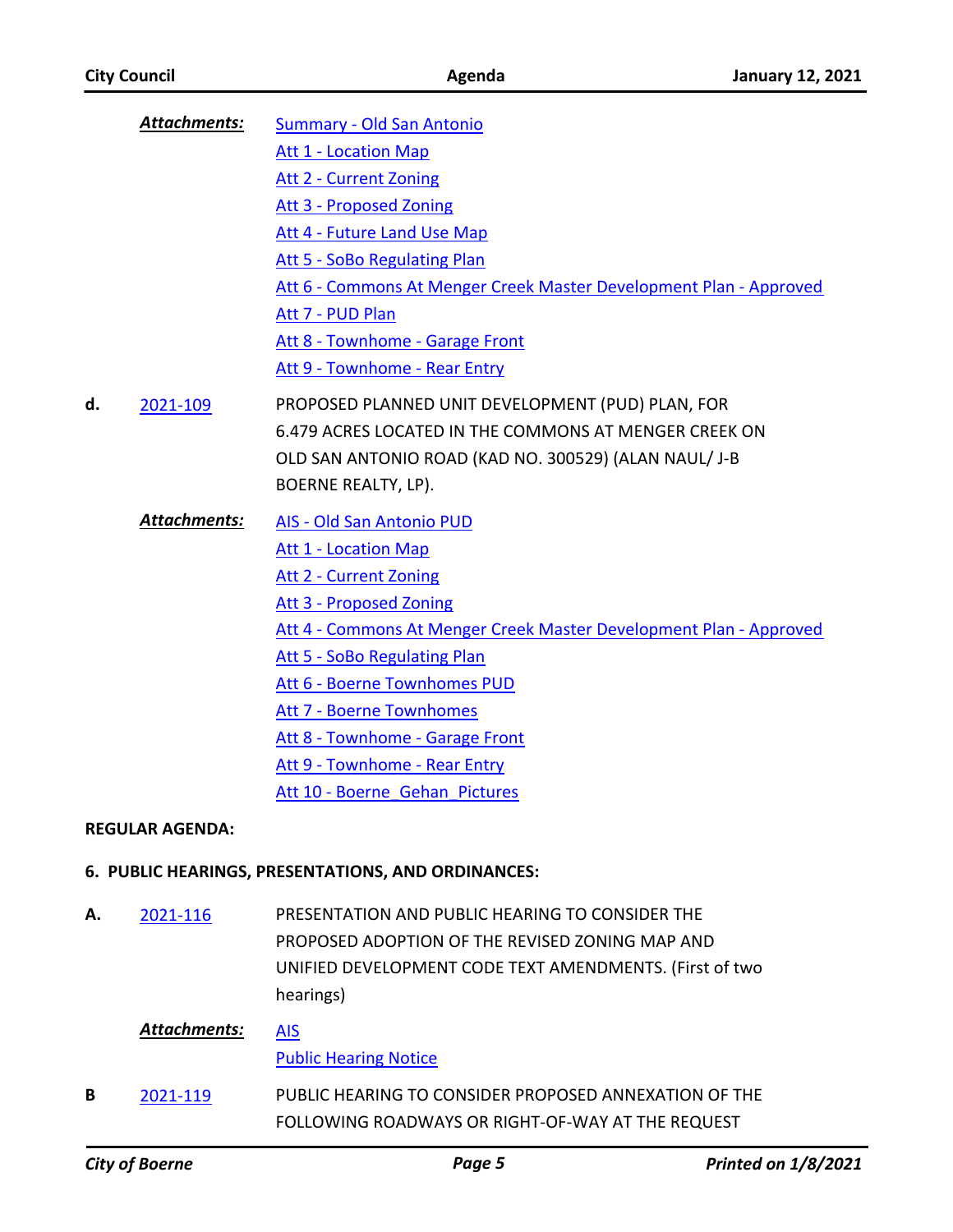OF THE KENDALL COUNTY (First of two hearings):

- AIS-CountyRoadAnnexations Public Hearing Notice COB road annexation letter *Attachments:*
- RANGER CREEK ROAD FROM THE SOUTHWEST CORNER OF BOERNE WATER TREATMENT PLANT PARCEL, APPROXIMATELY 5,890 FEET WEST OF IH10, IN A WESTERN DIRECTION APPROXIMATELY 4,630 FEET TO THE SOUTHWEST CORNER OF LAKE COUNTRY SUBDIVISION. **a.** 2021-127

#### *Attachments:* Ranger Creek Rd - Council Map

UPPER BALCONES ROAD NORTHERN PORTION - FROM A POINT APPROXIMATELY 150 FEET SOUTH OF THE INTERSECTION OF UPPER BALCONES AND COUGHRAN ROAD, IN A SOUTHERN DIRECTION, APPROXIMATELY 820 FEET. **b.** 2021-120

## *Attachments:* Upper Balcones Rd - Council Map

UPPER BALCONES ROAD SOUTHERN PORTION - FROM A POINT APPROXIMATELY 1,340 FEET SOUTH OF THE INTERSECTION OF UPPER BALCONES AND COUGHRAN ROAD, IN A SOUTHERN DIRECTION, APPROXIMATELY 1,420 FEET. **c.** 2021-122

## *Attachments:* Upper Balcones Rd - Council Map

E. SHOOTING CLUB ROAD - THE PORTION SOUTHEAST OF SISTERDALE ROAD (FM 1376). **d.** 2021-123

## *Attachments:* Shooting Club Rd - Council Map

OLD SAN ANTONIO ROAD NORTHERN PORTION - FROM A POINT APPROXIMATELY 2,710 FEET SOUTH OF THE INTERSECTION OF OLD SAN ANTONIO ROAD AND HERFF ROAD, IN A SOUTHERN DIRECTION APPROXIMATELY 1,390 FEET. **e.** 2021-124

## *Attachments:* Old San Antonio Rd - Council Map

OLD SAN ANTONIO ROAD SOUTHERN PORTION - FROM A POINT APPROXIMATELY 390 FEET NORTH OF THE INTERSECTION OF OLD SAN ANTONIO ROAD AND INDUSTRIAL DRIVE, IN A SOUTHERN DIRECTION APPROXIMATELY 685 FEET. **f.** 2021-125

*Attachments:* Old San Antonio Rd - Council Map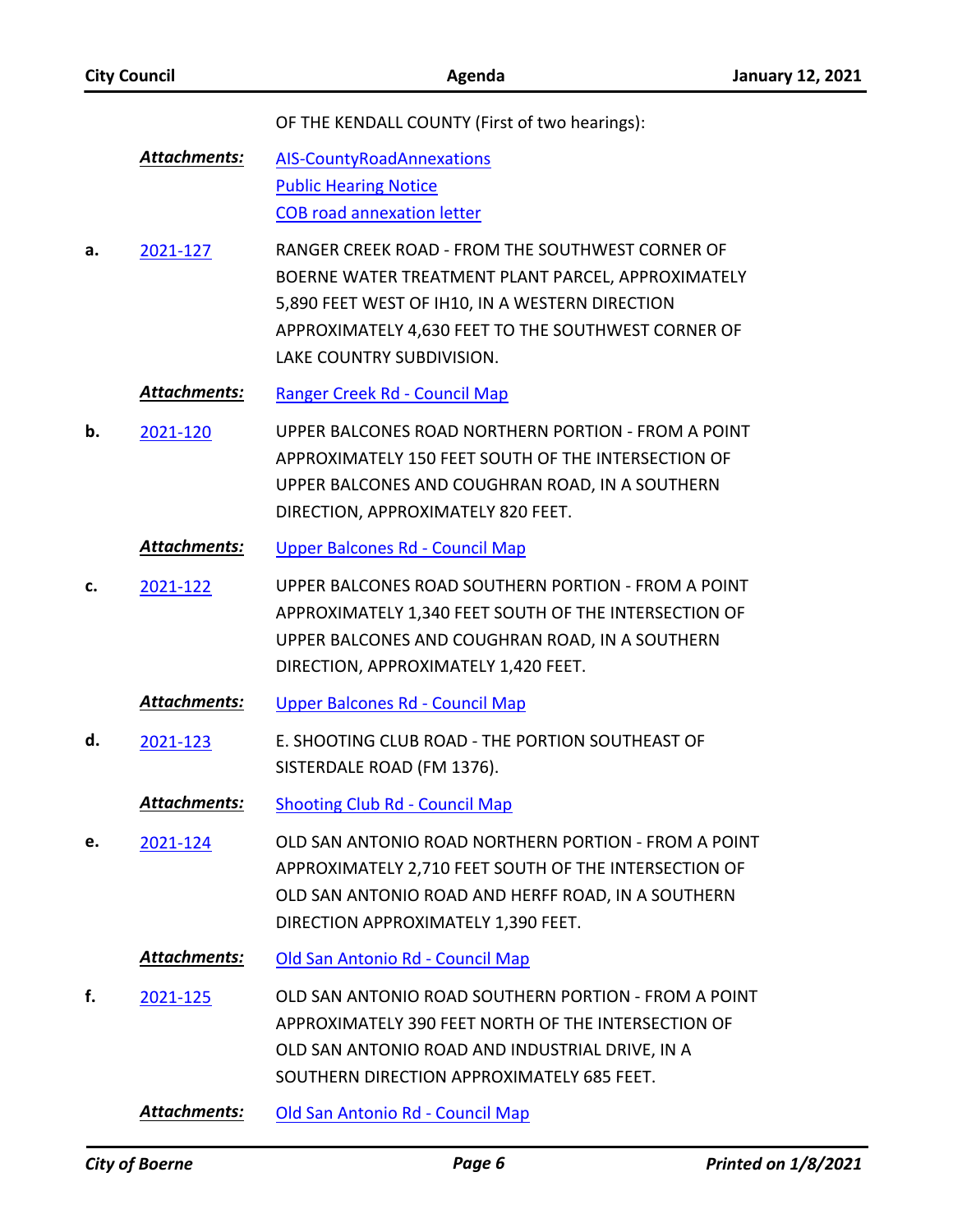| <b>City Council</b>                                                 |                           | Agenda                                                                                                                                                                                  | <b>January 12, 2021</b> |  |  |  |
|---------------------------------------------------------------------|---------------------------|-----------------------------------------------------------------------------------------------------------------------------------------------------------------------------------------|-------------------------|--|--|--|
| g.                                                                  | 2021-126                  | CASCADE CAVERN ROAD - FROM THE INTERSECTION OF<br>CASCADE CAVERNS ROAD AND OLD FREDERICKSBURG ROAD,<br>APPROXIMATELY 680 FEET WEST.                                                     |                         |  |  |  |
|                                                                     | Attachments:              | Cascade Caverns Rd @ Old Fredericksburg Rd - Council Map                                                                                                                                |                         |  |  |  |
| 7. RESOLUTIONS:                                                     |                           |                                                                                                                                                                                         |                         |  |  |  |
| А.                                                                  | 2021-118                  | CONSIDER RESOLUTION NO. 2021-R02; A RESOLUTION OF THE<br>CITY OF BOERNE, TEXAS, ADOPTING A POLICY FOR PUBLIC<br><b>IMPROVEMENT DISTRICTS.</b>                                           |                         |  |  |  |
|                                                                     | Attachments:              | <b>AIS - PID Policy</b><br>Resolution No. 2021-R02<br>Boerne PID Policy - Draft (2)<br><b>Boerne PID Presentation</b><br>PID item Community Benefits Consideration Points Staff Aug0520 |                         |  |  |  |
|                                                                     | 8. OTHER ITEMS:           |                                                                                                                                                                                         |                         |  |  |  |
| А.                                                                  | 2021-110                  | CONSIDER REQUEST FROM PANTUSA TOWING & RECOVERY, LLC<br>AS A THIRD PROVIDER FOR THE MASTER TOW TRUCK ROTATION<br>LIST.                                                                  |                         |  |  |  |
|                                                                     | <b>Attachments:</b>       | <b>AIS Tow 2021</b>                                                                                                                                                                     |                         |  |  |  |
|                                                                     | 9. CITY MANAGER'S REPORT: |                                                                                                                                                                                         |                         |  |  |  |
| А.                                                                  | 2021-111                  | STORMWATER UTILITY UPDATE. (Mattick & Thompson)                                                                                                                                         |                         |  |  |  |
| В.                                                                  | 2021-112                  | PRESENTATION OF CERTIFICATE OF ACHIEVEMENT FOR<br>EXCELLENCE IN FINANCIAL REPORTING FROM THE GOVERNMENT<br>FINANCE OFFICERS ASSOCIATION FOR FISCAL YEAR 2018-2019.<br>(Mattick)         |                         |  |  |  |
| 10. COMMENTS FROM COUNCIL - No discussion or action may take place. |                           |                                                                                                                                                                                         |                         |  |  |  |
| 11. ADJOURNMENT                                                     |                           |                                                                                                                                                                                         |                         |  |  |  |

# **CERTIFICATION**

**I hereby certify that the above notice of meeting was posted on the 8th day of January, 2021 at 4:00 p.m.**